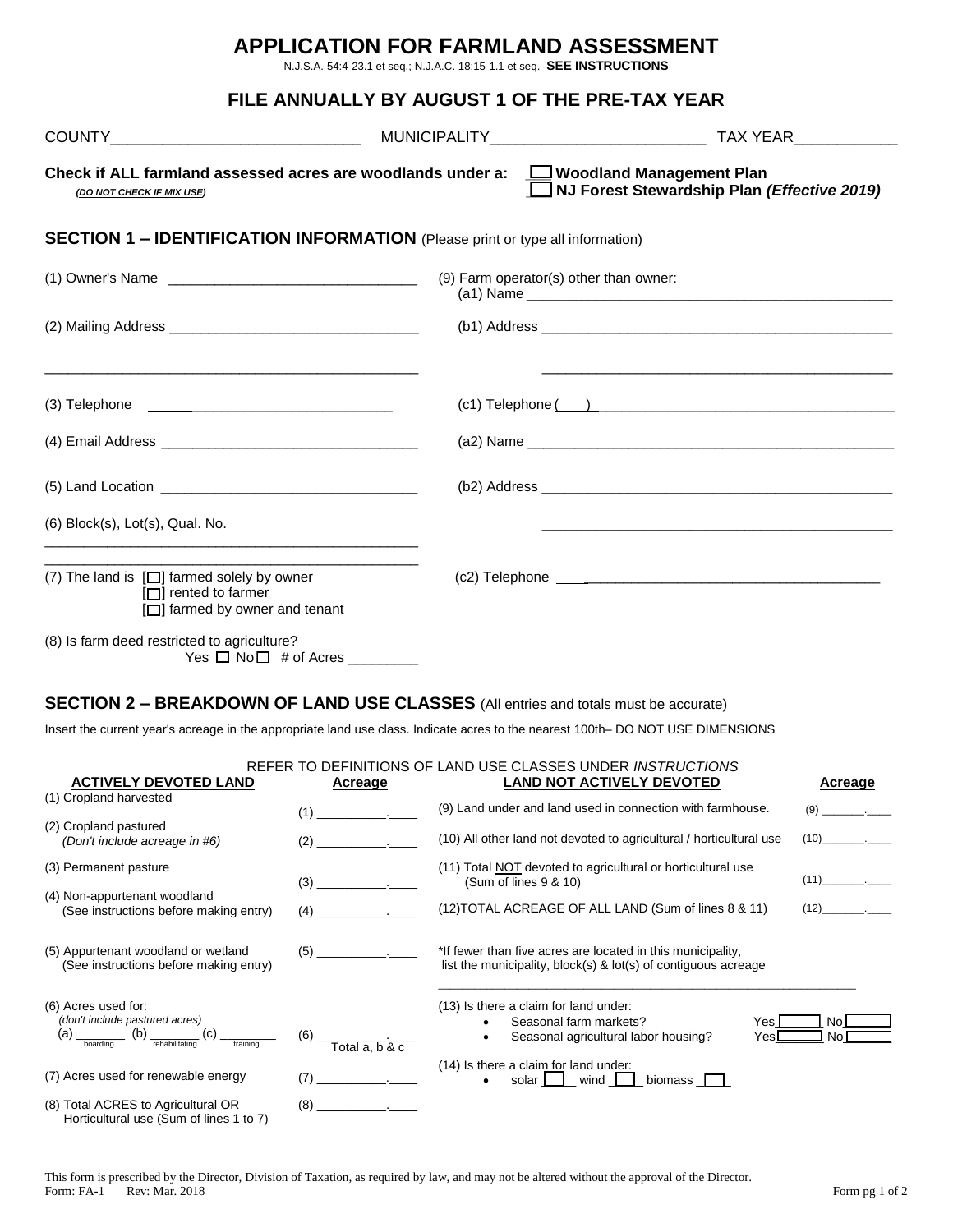## **SECTION 3 – CURRENT YEAR FARMING ACTIVITY–** *Indicate acres to nearest 10th. Include Double Cropping. For example, two plantings on 50 acres should be reported as 100 acres.*

## INSERT CURRENT YEAR HARVESTED OR TO BE HARVESTED ACRES FOR LAND ONLY IN SECTION 2

| A. FIELD CROPS<br>(Harvested Acres)   | Acres | <b>C. ORNAMENTAL CROPS</b>   | Acres     | <b>E. VEGETABLE CROPS</b><br>(Harvested Acres)               | Acres                                                                                                                                                                                                                                                                                                                                                                                                                                                                                  | <b>G. ANNUAL HARVEST OF</b><br><b>WOODLAND PRODUCTS</b> | Cords.<br><b>Board</b><br>Feet etc. |
|---------------------------------------|-------|------------------------------|-----------|--------------------------------------------------------------|----------------------------------------------------------------------------------------------------------------------------------------------------------------------------------------------------------------------------------------------------------------------------------------------------------------------------------------------------------------------------------------------------------------------------------------------------------------------------------------|---------------------------------------------------------|-------------------------------------|
|                                       |       |                              |           |                                                              |                                                                                                                                                                                                                                                                                                                                                                                                                                                                                        |                                                         |                                     |
|                                       |       |                              |           |                                                              | $\begin{tabular}{ccccc} \multicolumn{2}{c }{\textbf{1} & \textbf{2} & \textbf{3} & \textbf{4} & \textbf{5} & \textbf{5} & \textbf{6} & \textbf{7} & \textbf{8} & \textbf{8} & \textbf{9} & \textbf{10} & \textbf{10} & \textbf{10} & \textbf{10} & \textbf{10} & \textbf{10} & \textbf{10} & \textbf{10} & \textbf{10} & \textbf{10} & \textbf{10} & \textbf{10} & \textbf{10} & \textbf{10} & \textbf{10} & \textbf{$                                                                 |                                                         |                                     |
|                                       |       |                              |           |                                                              |                                                                                                                                                                                                                                                                                                                                                                                                                                                                                        |                                                         |                                     |
|                                       |       | Trees & shrubs (nursery)(30) |           |                                                              |                                                                                                                                                                                                                                                                                                                                                                                                                                                                                        | Other:                                                  |                                     |
|                                       |       | Sod (cultivated)(31)         |           |                                                              |                                                                                                                                                                                                                                                                                                                                                                                                                                                                                        | (specify)_                                              |                                     |
| Hay (other excluding salt hay)(16)    |       |                              |           |                                                              | $\sim$                                                                                                                                                                                                                                                                                                                                                                                                                                                                                 |                                                         |                                     |
|                                       |       | Other:                       |           |                                                              |                                                                                                                                                                                                                                                                                                                                                                                                                                                                                        | H. LAND IN FEDERAL GOVERNMENT                           |                                     |
|                                       |       |                              |           |                                                              |                                                                                                                                                                                                                                                                                                                                                                                                                                                                                        | <b>PROGRAM</b>                                          |                                     |
|                                       |       |                              |           |                                                              | $\begin{tabular}{ccccc} \multicolumn{2}{c}{} & \multicolumn{2}{c}{} & \multicolumn{2}{c}{} & \multicolumn{2}{c}{} & \multicolumn{2}{c}{} & \multicolumn{2}{c}{} & \multicolumn{2}{c}{} & \multicolumn{2}{c}{} & \multicolumn{2}{c}{} & \multicolumn{2}{c}{} & \multicolumn{2}{c}{} & \multicolumn{2}{c}{} & \multicolumn{2}{c}{} & \multicolumn{2}{c}{} & \multicolumn{2}{c}{} & \multicolumn{2}{c}{} & \multicolumn{2}{c}{} & \multicolumn{2}{c}{} & \multicolumn{2}{c}{} & \mult$    | Name of Program                                         |                                     |
|                                       |       | <b>D. LIVESTOCK</b>          |           |                                                              |                                                                                                                                                                                                                                                                                                                                                                                                                                                                                        | Program Number <b>Example 20</b>                        |                                     |
|                                       |       |                              | Livestock |                                                              |                                                                                                                                                                                                                                                                                                                                                                                                                                                                                        |                                                         |                                     |
| Cover Crops Planted:                  |       |                              |           |                                                              |                                                                                                                                                                                                                                                                                                                                                                                                                                                                                        |                                                         |                                     |
| (specify)                             |       |                              |           |                                                              |                                                                                                                                                                                                                                                                                                                                                                                                                                                                                        | <b>I. RENEWABLE ENERGY</b>                              | Acres                               |
| Other Field Crops:                    |       |                              |           |                                                              |                                                                                                                                                                                                                                                                                                                                                                                                                                                                                        |                                                         |                                     |
| (specify)                             |       | Horses & ponies(36)          |           |                                                              |                                                                                                                                                                                                                                                                                                                                                                                                                                                                                        |                                                         |                                     |
|                                       |       |                              |           |                                                              |                                                                                                                                                                                                                                                                                                                                                                                                                                                                                        |                                                         |                                     |
| <b>B. FRUIT CROPS (Bearing Acres)</b> | Acres |                              |           |                                                              | $\begin{array}{cccccccccc} \multicolumn{2}{c}{} & \multicolumn{2}{c}{} & \multicolumn{2}{c}{} & \multicolumn{2}{c}{} & \multicolumn{2}{c}{} & \multicolumn{2}{c}{} & \multicolumn{2}{c}{} & \multicolumn{2}{c}{} & \multicolumn{2}{c}{} & \multicolumn{2}{c}{} & \multicolumn{2}{c}{} & \multicolumn{2}{c}{} & \multicolumn{2}{c}{} & \multicolumn{2}{c}{} & \multicolumn{2}{c}{} & \multicolumn{2}{c}{} & \multicolumn{2}{c}{} & \multicolumn{2}{c}{} & \multicolumn{2}{c}{} & \mult$ |                                                         |                                     |
|                                       |       |                              |           |                                                              | $\sim$                                                                                                                                                                                                                                                                                                                                                                                                                                                                                 |                                                         |                                     |
|                                       |       | Ducks $(40)$                 |           |                                                              |                                                                                                                                                                                                                                                                                                                                                                                                                                                                                        | J. NJ FOREST STEWARDSHIP                                | Acres                               |
|                                       |       |                              |           |                                                              |                                                                                                                                                                                                                                                                                                                                                                                                                                                                                        | Forested Woodland/Wetland (74)                          |                                     |
|                                       |       |                              |           |                                                              |                                                                                                                                                                                                                                                                                                                                                                                                                                                                                        |                                                         |                                     |
| Cranberries (24)                      |       | Chickens (meat) (43)         |           | Other:                                                       |                                                                                                                                                                                                                                                                                                                                                                                                                                                                                        |                                                         |                                     |
|                                       |       | Chickens (layers) (44)       |           | (specify):                                                   |                                                                                                                                                                                                                                                                                                                                                                                                                                                                                        |                                                         |                                     |
|                                       |       |                              |           |                                                              |                                                                                                                                                                                                                                                                                                                                                                                                                                                                                        |                                                         |                                     |
|                                       |       | Other:                       |           | <b>F. AQUACULTURE</b>                                        | Acres                                                                                                                                                                                                                                                                                                                                                                                                                                                                                  |                                                         |                                     |
|                                       |       | (specify)                    |           |                                                              |                                                                                                                                                                                                                                                                                                                                                                                                                                                                                        |                                                         |                                     |
| Other fruit crops:<br>(specify)       |       |                              |           | Fresh water, food fish or<br>plants for harvest or sale (66) |                                                                                                                                                                                                                                                                                                                                                                                                                                                                                        |                                                         |                                     |
| Non-bearing fruit:<br>(specify)       |       |                              |           | Other:<br>(specify)                                          |                                                                                                                                                                                                                                                                                                                                                                                                                                                                                        |                                                         |                                     |

## **SECTION 4 – SIGNATURE & VERIFICATION OF OWNER(S)**

The undersigned declares that this form, including any accompanying schedules and statements, has been examined by him (her) and to the best of his (her) knowledge and belief is true and correct. Filing of this form is also a representation that the land will continue to be devoted to an agricultural or horticultural use during the year for which farmland assessment is requested. Under N.J.S.A. 54:4-23.14(b), this certification shall be considered as if made under oath and is subject to the same penalties as provided by law for perjury. In addition, for a gross and intentional misrepresentation on this form, the landowner shall be subject to a civil penalty of up to \$5,000.

|                                           |                    |      | <b>OR</b>                        |                 |      |                |  |
|-------------------------------------------|--------------------|------|----------------------------------|-----------------|------|----------------|--|
| Signature of Individual Owner or Co-owner |                    | Date | Signature of Corporate Officer   |                 | Date | Corporate Name |  |
|                                           |                    |      |                                  |                 |      |                |  |
|                                           |                    |      |                                  |                 |      |                |  |
|                                           |                    |      |                                  |                 |      |                |  |
|                                           |                    |      | <b>RESERVED FOR OFFICIAL USE</b> |                 |      |                |  |
| This application is:                      | APPROVED           |      |                                  |                 |      |                |  |
|                                           |                    |      |                                  |                 |      |                |  |
|                                           | <b>DISAPPROVED</b> |      |                                  |                 |      |                |  |
|                                           |                    | Date |                                  | <b>ASSESSOR</b> |      |                |  |
|                                           |                    |      |                                  |                 |      |                |  |

#### **FILE THIS FA-1 APPLICATION IN DUPLICATE AND ONE SUPPLEMENTAL FA-1 GROSS SALES FORM WITH YOUR ASSESSOR. TAXPAYER SHOULD RETAIN COPIES FOR OWN RECORDS. (IF ENTRY MADE IN SECTION 2, LINE 4, FILE A COPY OF FA-1, AWD-1 FORM, AND AN ACTIVITY MAP WITH THE NJ DEPARTMENT OF ENVIRONMENTAL PROTECTION.)**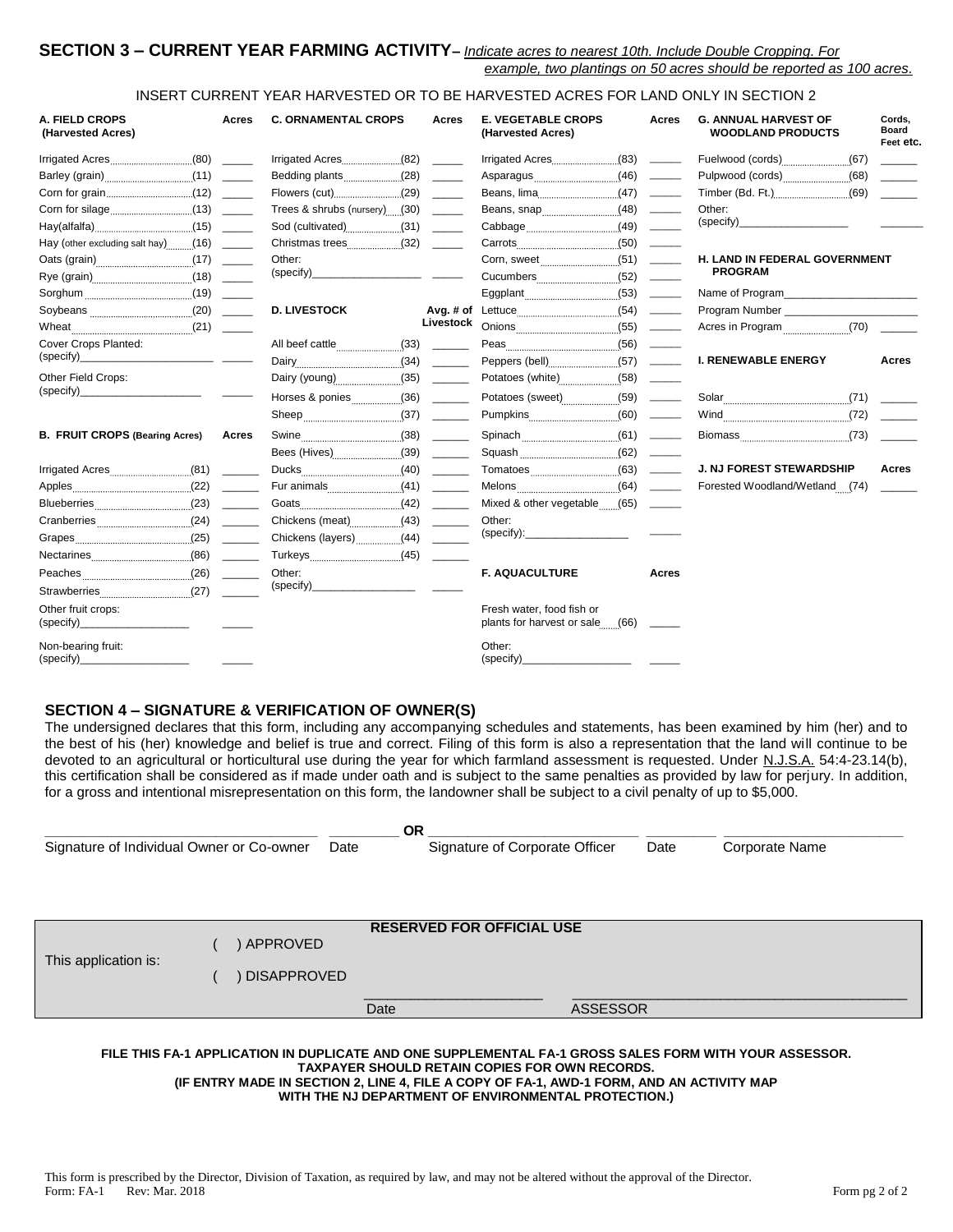## **INSTRUCTIONS Farmland Assessment Act of 1964**

(N.J.S.A. 54:4-23.1 et seq.; N.J.A.C. 18:15-1.1 et seq.)

## **APPLICATION**

Farmland Assessment, form FA-1, in duplicate and the Supplemental Farmland Assessment Gross Sales Form, FA-1 G.S., should be filed with the municipal assessor on or before August 1 of the pretax year – which is the year immediately preceding the tax year for each farm comprised of contiguous land. If an entry is made in Section 2, line 4, Woodland Data form WD-1 must also be filed with the FA-1 application and Supplemental FA-1 Gross Sales form. **Only one FA-1, FA-1 G.S. should be filed for each farm comprised of contiguous land. Late or incomplete applications will be denied.** At the assessor's request, applicants must provide proofs of eligibility as to ownership, land area, farming activity, and gross sales. Lands in Farmland Preservation Programs must still meet criteria and filing prerequisites of the Farmland Assessment Act to receive preferential reduced assessment.

#### **Filing Extension**

Assessors may grant an extension of time for filing an application, but no later than September 1 of the year immediately preceding the tax year, for an applicant who has filed for an extension with the Farmland Assessment Application Filing Deadline Extension Form, form FA-X, if the assessor is satisfied that failure to file by August 1 was due to (1) the owner's illness and a physician's certificate stating that the owner was physically incapacitated and unable to file by August 1 and the FA-1 and FA-1 G.S. forms are filed with the assessor; or (2) the death of the owner or the owner's immediate family member and a certified copy of the death certificate and the FA-1/ FA-1 G.S. forms are filed with the assessor by the owner or by the executor/executrix of the owner's estate. *Immediate family member* means an owner's spouse, child, parent or sibling residing in the same household. (N.J.S.A. 54:4-23.6d.)

## **QUALIFICATIONS**

*Farmland assessment* means valuation, assessment and taxation under the Farmland Assessment Act. Land may be eligible for *farmland assessment* when it meets the following:

- (a) The land has been actively devoted to agricultural or horticultural use for at least two successive years immediately preceding the tax year for which *farmland assessment* is requested. (N.J.S.A. 54:4-23.6.)
- (b) The land area actively devoted to agricultural or horticultural use is not less than five acres, exclusive of the land upon which the farmhouse is located and such additional land actually used in connection with the farmhouse.
- (c) Gross sales, fees, or payments average at least \$1,000 annually on the first five acres, except for lands under a Woodland Management Plan where gross sales remain at \$500 for the first five acres, and average \$5 per acre on all acreage above five acres, except 50 cents per acre on woodland & wetland above five acres. For woodlands and wetlands under a NJ Forest Stewardship Plan, no income need be generated, but the prescriptions of the plan must have been followed. (N.J.S.A. 54:4-23.5.)

(d) Application by the owner is filed on or before August 1 of the year immediately preceding the tax year. (N.J.S.A. 54:4-23.6.)

(e) If farm management unit is less than seven acres, a descriptive narrative of agricultural/horticultural uses, a sketch of their location, and number of acres devoted is required.

#### **SECTION 1**-**IDENTIFICATION INFORMATION** – Complete items 1 through 9.

Item 1, *Owners' Names*- List every individual, partnership or corporation having an ownership interest in the land.

Item 6, *Block(s), Lot(s), and Qual. No.* - List block(s) and lot(s) comprising a farm unit of contiguous land from your tax bill; official tax map; or page(s) and line(s) from the current year's assessment list.

#### **SECTION 2 –BREAKDOWN OF LAND USE CLASSES**. Complete items 1 through 14.

Item 1, **Cropland harvested** is land from which a crop is harvested in the current year. It is the heart of a farming enterprise and represents the highest use of land in agriculture.

Item 2, *Cropland pastured* is land which can be used to produce crops but its maximum income may not be realized in a particular year.

Item 3, *Permanent pasture* is land which is not cultivated because its maximum economic potential is realized from grazing or as part of erosion control programs. Animals may or may not be part of this farm operation.

Item 4, *Non-appurtenant woodland* is woodland devoted exclusively as sustainable forestlands or to the production for sale of trees and forest products, except for Christmas trees which are Item 1, Cropland Harvested. Woodland which is not "supported and subordinate" to land in classes 1, 2, or 3 should be item 4. Owners of class 4 woodland must submit a Woodland Management Plan or NJ Forest Stewardship Plan, scaled map of woodland activity & soil group classes, and other information. (N.J.A.C. 18:15-2.7.)

Item 5, *Appurtenant woodland* is woodland which is not devoted to production for sale of trees and forest products, but can be eligible for farmland assessment by being contiguous to, part of, supportive and subordinate to, or "beneficial to a tract of land" which is five acres or more and otherwise actively devoted qualified farmland (Items 1, 2, or 3). Woodland acreage less than the otherwise actively devoted qualified farmland acreage (Items 1, *2,*  or 3) may be considered *appurtenant woodland*. Woodland acreage exceeding the otherwise actively devoted farmland may be *appurtenant woodland* when proof of its benefit to otherwise actively devoted farmland can be substantiated to the assessor. (N.J.A.C. 18:15-1.1.)

Item 6, *Acres used for boarding, rehabilitating or (livestock) training* to be actively devoted to agricultural use must be contiguous to land which otherwise qualifies for farmland assessment.

Item 7, *Acres used for renewable energy* is solar, wind, or biomass energy generation 10 acres or less in area generating no more than two megawatts of power. The ratio of acreage devoted to renewable energy generation facilities, structures, and equipment vs. agricultural/horticultural operations cannot exceed 1 part to 5 parts. (N.J.S.A. 54:4-23.3c.) Also, fill out Item 14 for type of renewable energy generated.

Item 9, *Land under and land used in connection with farmhouse* is land on which a farmhouse is located, together with land area devoted to lawns, flower gardens, shrubs, swimming pools, tennis courts, etc. used with the farmhouse for enjoyment of its residents. This land is not in agricultural or horticultural use and is assessed and taxed at true value standards. (N.J.S.A. 54:4-23.11.)

Item 10, *All other land not devoted to agricultural or horticultural use* is land other than used in connection with the farmhouse that is not devoted to an agricultural or horticultural use nor is it necessary to support land actively devoted to an agricultural or horticultural use. This land will be assessed and taxed in accordance with true-value standards.

Item 13, enter "YES" or "NO."

This form is prescribed by the Director, Division of Taxation, as required by law, and may not be altered without the approval of the Director. Form FA-1 Revised: Mar. 2018 Instructions pg 1 of 2